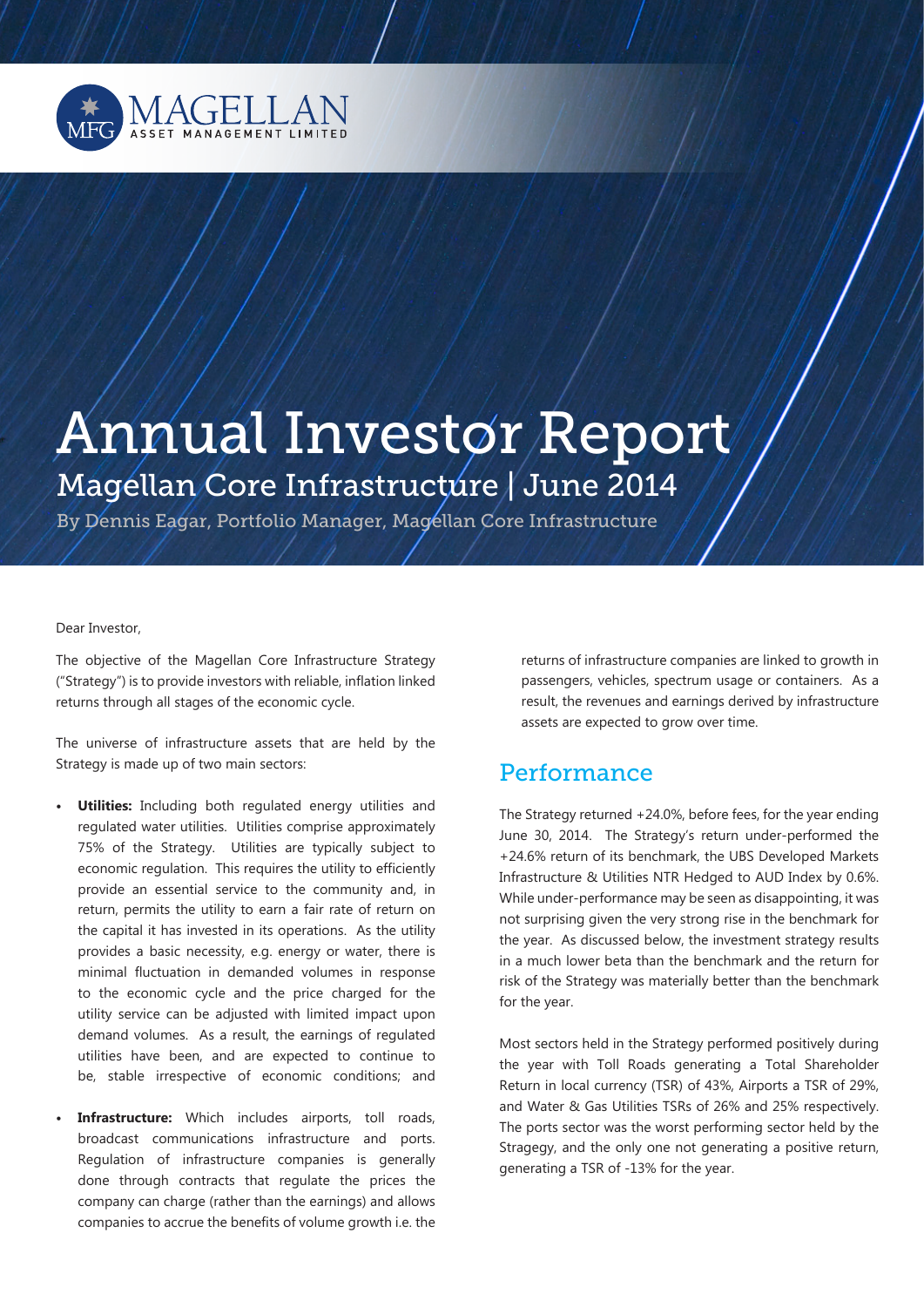Geographically, European stocks were the strongest performers providing a TSR of 38% for the year while the USA and Canada were at the lower end with TSRs of 19% and 14% respectively.

The best performing stocks in the Strategy during the year were Italian toll road companies Atlantia and SIAS (TSR of 59% respectively), Spanish utility Red Electrica (67%), Vienna Airport (58%), and Australian utility Envestra, which is the subject of a takeover (45%). Pleasingly, only one stock of the 90 in the portfolio generated a negative TSR for the year. Dutch company Vopak, which owns oil & chemical tank facilities in key strategically located ports around the world, was impacted by the backwardation of the oil curve and the troubles in Crimea resulting in a TSR of -19%.

In terms of the stocks included in the benchmark index but excluded from the Strategy because they do not meet MFG's stringent definition of investment grade infrastructure, Japanese electrical utilities (which were up over 60% on average in the previous year) fell sharply producing TSRs ranging from -6% to -42%. These stocks had also been very poor performers in previous years. In contrast, large, vertically integrated power companies in Europe with significant exposure to unregulated power generation and which had performed poorly for a number of years finally rewarded their shareholders with some decent returns. For instance, Italian utility Enel SpA delivered a TSR of 82%, Spanish utility Iberdrola a TSR of 47%, French utility GDF Suez 45% and German utility, RWE 33%.

## The Importance of Definition

Those who follow our fund closely will know that a key focus for us is the importance of definition, i.e. how you define the potential investment universe of infrastructure stocks. Magellan deliberately uses a very conservative definition because we believe it ensures that the resulting portfolio will deliver what investors want from an allocation to this asset class - robust performance though almost all market conditions with inherent inflation protection. The past year has seen some dramatic examples of the importance of this point.

#### Example 1: Energy Future Holdings

Magellan does not consider companies with a significant exposure to the unregulated power generation market, or to commodity prices generally, to be investment grade infrastructure. Any company that derives more than 25% of their earnings from these sources is excluded from our investment universe although there are many such companies in the commonly used benchmark indices.

In April 2014, Texas' largest power company, Energy Future Holdings, filed for bankruptcy. The company was burdened by debt stemming from its record 2007 leveraged buyout of TXU Corp, led by private equity funds KKR, TPG and the private equity arm of Goldman Sachs. The equity investors contributed a combined \$7bn to the takeover, equity that is now effectively worthless. Among the owners of its US\$42bn in debt was none other than legendary investor Warren Buffett (so even the best can sometimes not fully understand the risks involved!).

So what went wrong? Well this was a classic case of two key factors: too much debt combined with lower than forecast power prices – the same factors that resulted in Australian equity investors losing more than 90% of their equity in Victoria's Loy Yang A power station in the early part of the last decade. The LBO of TXU assumed that natural gas prices, which set the cost of electricity in Texas, would rise. Instead, prices have fallen more than 65 percent since July 2008. And with gearing levels as high as they were, there simply was not enough headroom to survive such a fall.

It is worth noting that relatively high gearing is only a problem when associated with uncertain cash flow. The gearing carried by Energy Future Holdings may very well have been sustainable if the company enjoyed the reliability of cash flows that characterises a regulated utility.

#### Example 2: Boardwalk Pipeline Partners

Another recent example was the experience of US listed entity Boardwalk Pipeline Partners, the share price chart of which follows.

**Figure 1:** Boardwalk Pipeline Partners Share Price



Boardwalk Pipeline Partners, LP (BWP) is a master limited partnership (MLP) that provides transportation, storage, gathering and processing of natural gas and liquids. BWP operates more than 14,000 miles of pipelines and underground storage caverns with an aggregate working gas capacity of approximately 201 Bcf and liquids capacity of roughly 18 million barrels.

An MLP is a trust structure managed by a general partner. The MLP pays no corporate tax providing it pays out almost all of its free cash as dividends. The general partner is incentivised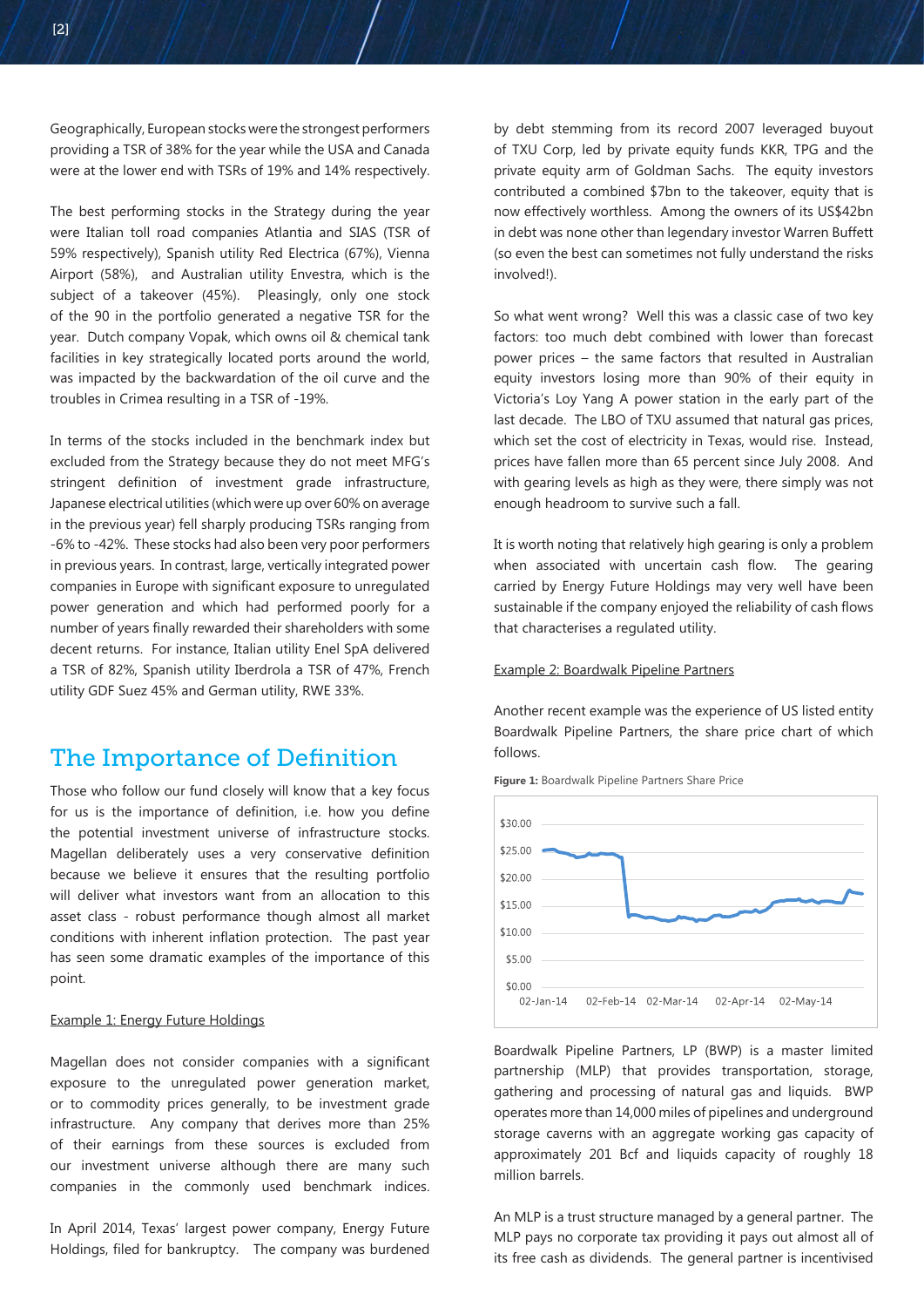to maximise dividends through remuneration that is directly linked to dividend growth. Magellan has concerns about such structures and excludes MLPs from our investment universe.

So what went wrong here? In simple terms, the company was forced to significantly reduce dividends, and guidance for future dividends, because of low contract renewal rates with companies that have used the pipelines to ship gas or oil. And because it was already paying out the maximum available cash it had no room to accommodate a drop in revenues. Why were contracts not renewed? There were a number of factors but the most significant was that the energy market in the US went through such a fundamental change as a result of the fracking revolution that the strategic value of the pipelines was severely diminished. And because their pipelines did not enjoy the protection of a regulatory regime, the non-renewal of those contacts was highly material to the entity's earnings.

#### Example 3: Hokkaido Electric Power Co

Hokkaido Electric Power's ('HEP') Total Shareholder Return for the year was -43%. HEP is a Japanese regulated electricity utility. Magellan does not include any of the Japanese electricity utilities in our investable universe because the regulatory process places asymmetric risks on shareholders, i.e. the regulatory process limits return upside without providing the normal downside return protections we see in regulatory regimes in other developed countries.

So what went wrong here? Like its peers, HEP was forced by the government to shut down its nuclear generators post the 2011 Fukushima disaster. The companies then had to rely on more costly fossil fuel generators but with no compensating tariff increase as the government forestalled electricity rate increases that could hinder the country's fragile economic recovery. After three years of losses, HEP announced that it was seeking a capital injunction from a state owned lender to remain in business. The share price graph below shows the market's reaction.

**Figure 2:** Hokkaido Electric Power Co Share Price



# Outlook and Strategy

The Strategy is designed to provide reliable returns in all but the most extreme market conditions. Excluding the impact of FX effects, Magellan expects the strategy to provide a gross return of inflation plus 5% to 6% over the medium term. The Strategy exceeded that expectation during the last year, partly reflecting the continued recovery of stocks held by the Strategy that had been over-sold in previous years. We now see the utilities market as broadly in equilibrium while infrastructure stocks, particularly those in Europe, remain cheap.

Magellan believes that infrastructure and utility assets, with requisite earnings reliability and a linkage of earnings to inflation offer an attractive, long-term investment proposition. Furthermore, given the predictable nature of earnings and the structural linkage of those earnings to inflation, the investment returns generated by infrastructure assets are different from standard asset classes and offer investors valuable diversification when included in an investment portfolio. In the current uncertain economic and investment climate, the reliable financial performance of infrastructure investments makes them particularly attractive and an investment in listed infrastructure can be expected to reward patient investors with a three to five year timeframe.

Sincerely,

**Dennis Eagar**  Portfolio Manager Magellan Core Infrastructure July 2014